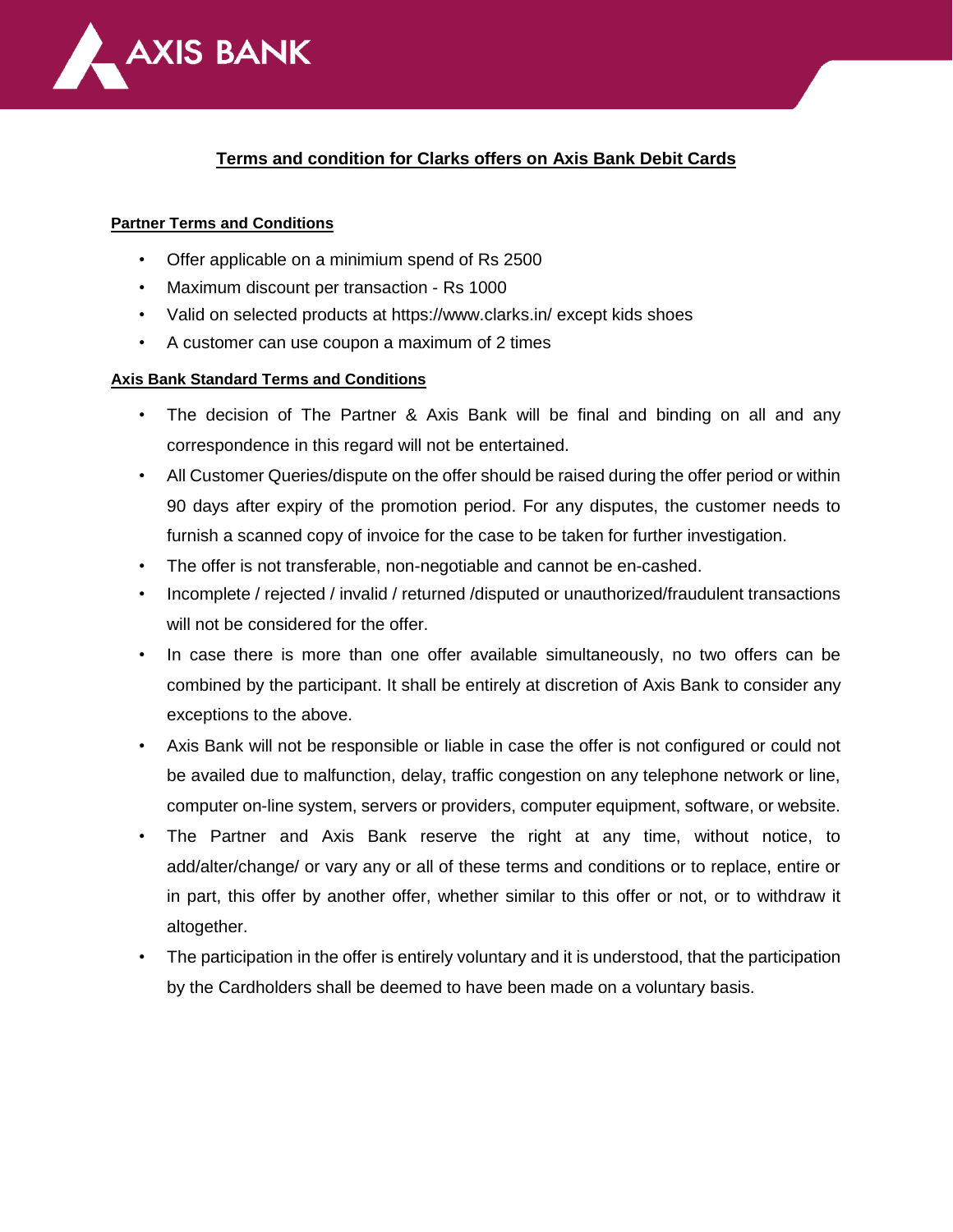

- The Partner & Axis Bank reserves the right to modify / alter the offer or all or any of the terms applicable to the offer without assigning any reasons or without any prior intimation whatsoever.
- Axis Bank also reserves the right to discontinue the offer without assigning any reasons or without any prior intimation whatsoever.
- In case of all matters relating to the offer including any dispute or discrepancy relating to the offer or eligibility of any Cardholder, Axis Bank's decision shall be final and binding on Cardholders in all respects.
- Axis Bank only offers discount on purchase of goods and services of The Partner by using Axis Bank Credit & Debit Card and Axis Bank holds out no warranty or makes no representation about the quality, delivery or otherwise of the goods and services offered/sold by The Partner. Any dispute or claim regarding the goods and/or services must be resolved by the Cardholder with The Partner directly without any reference to Axis Bank. Additional discount offered by the Bank is solely for promoting usage of Axis Bank Debit and Credit card.
- Images provided in promotions are only for pictorial representation and Axis Bank does not undertake any liability or responsibility for the same.
- Nothing contained herein shall constitute or be deemed to constitute an advice, invitation or solicitation to purchase any products/ services of The Partner or any third party and is not intended to create any rights and obligations.
- The offer by Axis Bank is subject to applicable laws and regulatory guidelines/ regulations and as per bank's extant guidelines from time to time.
- Bank may use the services of agents for sales / marketing of the products. Copy Rights of Axis Bank Limited. All rights are reserved.
- Axis Bank shall not be liable in any manner whatsoever for any loss/ damage/ claim that may arise out of use or otherwise of any goods/ services availed of by the Card Holder/s under the offer.
- Axis Bank shall not be held liable for any delay or loss that may be caused in delivery of the goods and /or services under the offer.